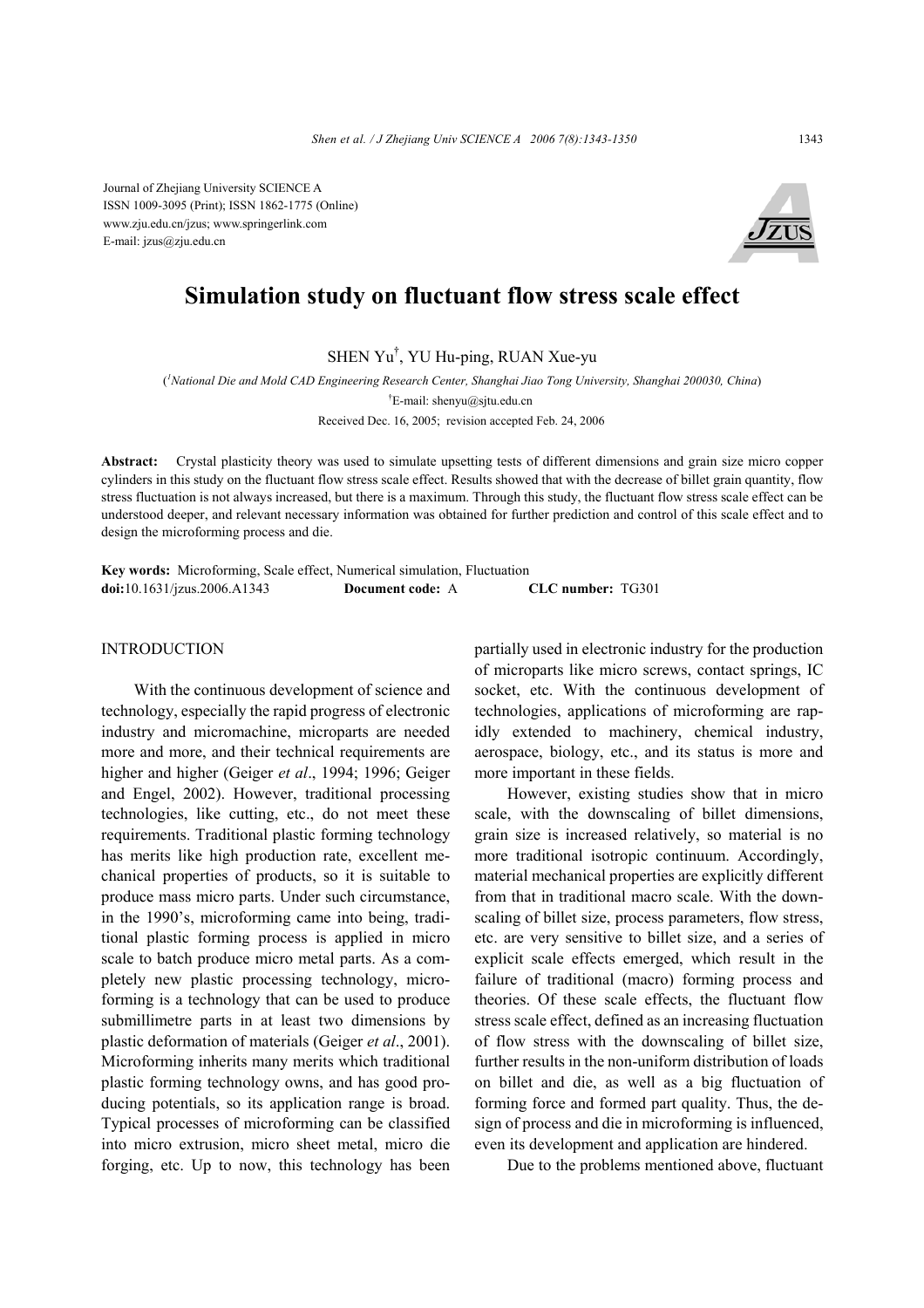flow stress scale effect attracts the attention of many researchers. Up to now, there have been some studies on fluctuant flow stress scale effect. Geiger and Eckstein (2002) and Engel and Egerer (2003) conducted upsetting tests with different size small cylinder billets and found that under the condition of constant grain size, the fluctuation range of flow stress is gradually increased with the downscaling of billet size. Regarding this scale effect, Tiesler and Engel explained: with the downscaling of billet size, the quantity of grain in deforming area is decreased, and the flow stress of the whole billet is influenced more by the random variation of size, shape, orientation, position, etc. of each grain in the deforming area, so a big random fluctuation of flow stress emerged (Tiesler and Engel, 2000; Tiesler *et al*., 2002; Engel and Eckstein, 2002). Similarly, Raulea (1999) studied how microforming process is affected by the ratio of grain size to sheet thickness, and found that along the direction of sheet thickness, with the decrease of grain quantity (at least one grain), the fluctuation of forming force is increased remarkably. When grain size is larger than sheet thickness, the repeatability of experiments is decreased remarkably. Regarding these phenomena, they explained that the big fluctuation of forming force is influenced by the relative increase of grain size along the sheet thickness. When grain size is increased relatively, the influence of single grain on the whole deformation is increased, so the repeatability of experiments is decreased remarkably. Cao *et al*.(2004) did a series of tensile and upsetting tests with circular cross-section CuZn15 alloy specimens. with diameter of 0.2~2 mm. Similar fluctuant flow stress scale effect phenomena were also found. In order to decrease the fluctuation of flow stress and other data in microforming process, Engel and Egerer (2003) investigated the process of warm forming for the manufacture of microparts. Warm forming is defined as forming at a temperature above that of room temperature where hardening effects still occur and recrystallization does not take place during forming. The authors performed upsetting, backward can extrusion, and lateral extrusion on 0.5 mm diameter samples of CuZn15 brass and X4CrNi18-10 steel from temperatures of 20~300 °C. They were able to conclude that warm microforming gives improved material flow, a homogenized hardness distribution and a reduction of scatter in process parameters. Heating assisted micro stamping was also investigated by Balendra and Qin (2004) who studied the feasibility of using localized heating to achieve higher aspect ratios and improved micro stamping for high-strength materials.

It was found that up to now, there have been some relevant studies on the fluctuant flow stress scale effect. All these studies showed that with the downscaling of the billet size, the deformation and flow stress of single grain has more influence on the whole billet, so the fluctuant flow stress scale effect that comes into being can be studied through investigation of the deformation and flow stress of single grain. As a connection of micro grain deformation and macro billet deformation, the crystal plasticity theory has been widely used in texture simulation and prediction of traditional forming processes, and effects of grain deformation on macro deformation can be reflected objectively. However, few reports of crystal plasticity theory being used to simulate the fluctuant flow stress scale effect can be found. Thus, in this study, by using the rate dependent crystal plastic constitutive relation and the elasto-plastic large deformation incremental finite element method, upsetting tests of different grain size and diameter micro copper cylinders were simulated, and the simulation results were used to study the fluctuant flow stress scale effect. Effects of grain size and billet dimensions on fluctuation of flow stress are discussed. This paper provides deeper understanding of the fluctuant flow stress scale effect, and necessary relevant information for prediction and control of the fluctuant flow stress scale effect, as well as the design of process and die structure in microforming.

#### CRYSTAL PLASTICITY THEORY

### **Crystal elasto-plastic deformation (Wang and Duan, 1995)**

Previous studies showed that the deformation of a grain is the integrative result of slipping which dislocates the slip along specific crystallographic planes and deformation (including rigid rotation) of a crystal lattice. The deformation of a crystal lattice can be regarded as the elastic deformation of continuum. As there are many dislocations in a grain, it is rational to suppose that the slipping is continuous in a grain,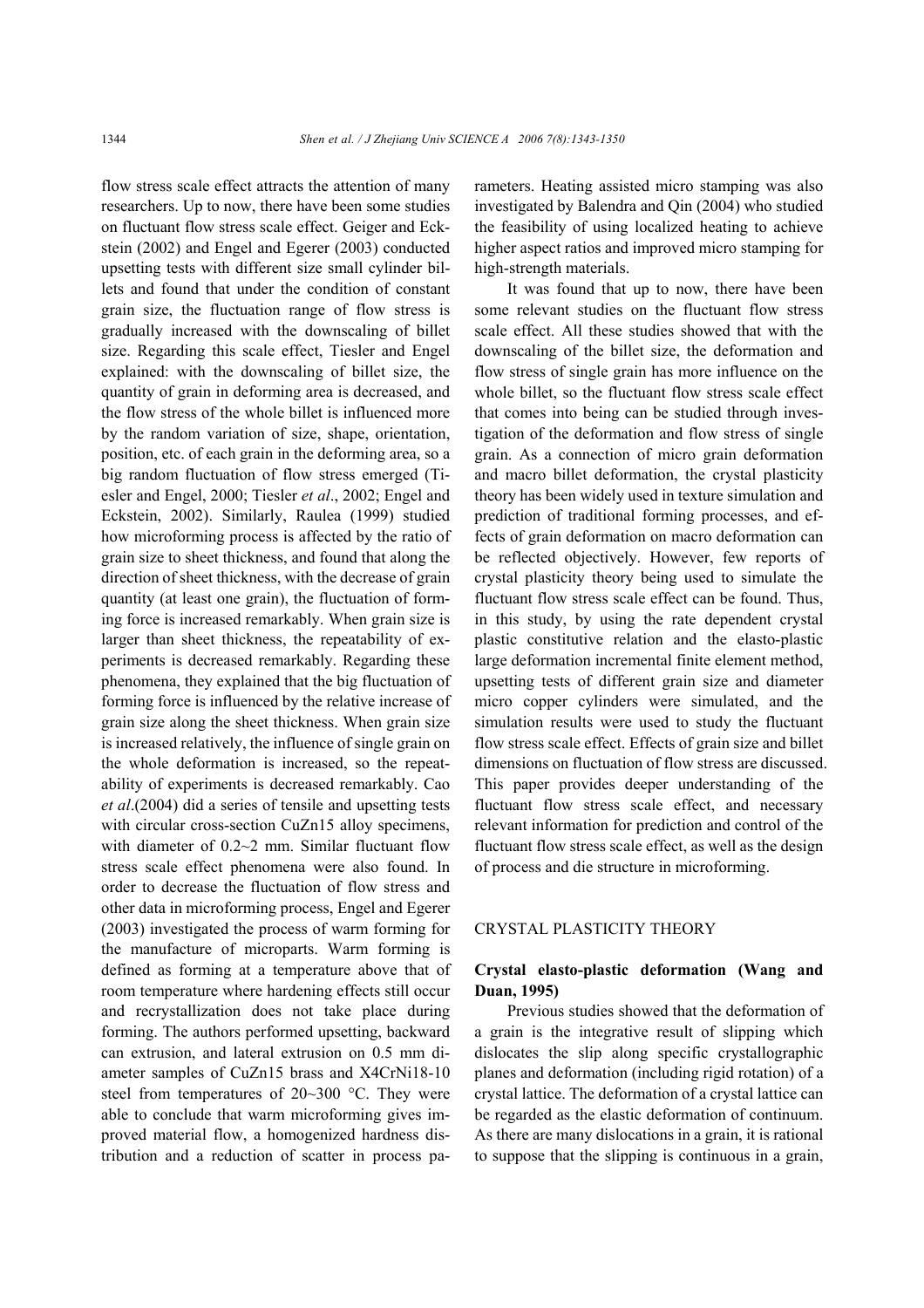and that the total granular deformation gradient *F* can be expressed as:

$$
F = F^{\circ} F^{\circ}, \tag{1}
$$

where  $F^e$  is the deformation gradient of crystal lattice deformation and rigid rotation,  $F<sup>p</sup>$  is the deformation gradient of crystal homogeneous shear deformation along the slipping directions, as shown in Fig.1.



**Fig.1 Elasto-plastic deformation of a crystal**

Suppose the slipping direction of a slipping system  $\alpha$  is  $m^{(\alpha)}$ , and the normal direction of the slipping plane is  $n^{(\alpha)}$ , according to the definition of  $\mathbf{F}^{\mathrm{p}}$ , the expression below can be obtained:

$$
\boldsymbol{F}^{\mathrm{p}} = \boldsymbol{I} + \sum_{\alpha=1}^{n} \gamma^{(\alpha)} \boldsymbol{m}^{(\alpha)} \otimes \boldsymbol{n}^{(\alpha)}, \qquad (2)
$$

where  $\gamma^{(\alpha)}$  is the slipping shear strain of the slipping system  $\alpha$ , and  $n$  is the number of active slipping systems.

Thus, the current velocity gradient tensor *L* can be obtained from Eq.(1):

$$
L = \dot{F}F^{-1} = L^e + L^p, \tag{3}
$$

where  $L^e$  and  $L^p$  are the elastic velocity gradient tensor and the plastic velocity gradient tensor respectively, as expressed below:

$$
\boldsymbol{L}^{\text{e}} = \dot{\boldsymbol{F}}^{\text{e}} (\boldsymbol{F}^{\text{e}})^{-1}, \tag{3.1}
$$

$$
E^{\circ} = F^{\circ} \dot{F}^{\circ} (F^{\circ})^{-1} (F^{\circ})^{-1}.
$$
 (3.2)

From Eq.(2), the expression below can be obtained:

$$
\dot{F}^{\mathrm{p}}(F^{\mathrm{p}})^{-1} = \sum_{\alpha=1}^{n} \left( \boldsymbol{m}^{(\alpha)} \otimes \boldsymbol{n}^{(\alpha)} \right) \dot{\gamma}^{(\alpha)}.
$$
 (4)

So the plastic velocity gradient tensor  $L^p$  can be obtained from Eq.(4) as

$$
\boldsymbol{L}^{\mathrm{p}} = \sum_{\alpha=1}^{n} \left( \boldsymbol{m}^{*(\alpha)} \otimes \boldsymbol{n}^{*(\alpha)} \right) \dot{\gamma}^{(\alpha)}, \tag{5}
$$

where  $\boldsymbol{m}^{*(\alpha)}$  and  $\boldsymbol{n}^{*(\alpha)}$  are the slipping direction and the slipping plane normal direction of the deformed grain respectively, and their expressions are shown below:

$$
\mathbf{m}^{*(a)} = \mathbf{F}^{\mathbf{e}} \mathbf{m}^{(a)},\tag{5.1}
$$

$$
\boldsymbol{n}^{*(a)} = (\boldsymbol{F}^e)^{-T} \boldsymbol{n}^{(a)}.
$$
 (5.2)

Based on the above deduction, the strain rate tensor *D* at the current configuration can be expressed as

$$
D = D^e + D^p, \tag{6}
$$

$$
\boldsymbol{D}^{\text{e}} = \frac{1}{2} [\dot{\boldsymbol{F}}^{\text{e}} (\boldsymbol{F}^{\text{e}})^{-1} + (\boldsymbol{F}^{\text{e}})^{-1} (\dot{\boldsymbol{F}}^{\text{e}})^{\text{T}}], \qquad (6.1)
$$

$$
\boldsymbol{D}^{\mathrm{p}} = \sum_{\alpha=1}^{n} \boldsymbol{P}^{(\alpha)} \dot{\gamma}^{(\alpha)}, \tag{6.2}
$$

$$
\boldsymbol{P}^{(\alpha)} = \frac{1}{2} \left[ \boldsymbol{m}^{*(\alpha)} \left( \boldsymbol{n}^{*(\alpha)} \right)^{\mathrm{T}} + \boldsymbol{n}^{*(\alpha)} \left( \boldsymbol{m}^{*(\alpha)} \right)^{\mathrm{T}} \right]. \quad (6.3)
$$

The spin rate tensor *W* can be expressed as

$$
W = W^{\rm e} + W^{\rm p},\tag{7}
$$

$$
\boldsymbol{W}^{\text{e}} = \frac{1}{2} [\dot{\boldsymbol{F}}^{\text{e}} (\boldsymbol{F}^{\text{e}})^{-1} - (\boldsymbol{F}^{\text{e}})^{-1} (\dot{\boldsymbol{F}}^{\text{e}})^{\text{T}}], \qquad (7.1)
$$

$$
\boldsymbol{W}^{\mathrm{p}} = \sum_{\alpha=1}^{n} \boldsymbol{W}^{(\alpha)} \dot{\boldsymbol{\gamma}}^{(\alpha)}, \tag{7.2}
$$

$$
\boldsymbol{W}^{(\alpha)} = \frac{1}{2} \left[ \boldsymbol{m}^{*(\alpha)} \left( \boldsymbol{n}^{*(\alpha)} \right)^{\mathrm{T}} - \boldsymbol{n}^{*(\alpha)} \left( \boldsymbol{m}^{*(\alpha)} \right)^{\mathrm{T}} \right]. \quad (7.3)
$$

#### **Rate dependent crystal elasto-plastic constitutive relation**

Based on the above expressions, in the local crystal coordinate system, the crystal elasto-plastic constitutive equation can be built as shown below:

$$
\overline{\boldsymbol{\delta}} = \boldsymbol{C} : \boldsymbol{D} - \sum_{\alpha=1}^{n} \Big[ \boldsymbol{C} : \boldsymbol{P}^{(\alpha)} + \boldsymbol{B}^{(\alpha)} \Big] \dot{\gamma}^{(\alpha)}, \tag{8}
$$

$$
\boldsymbol{B}^{(a)} = \boldsymbol{W}^{(a)} \boldsymbol{\sigma} - \boldsymbol{\sigma} \boldsymbol{W}^{(a)}, \tag{8.1}
$$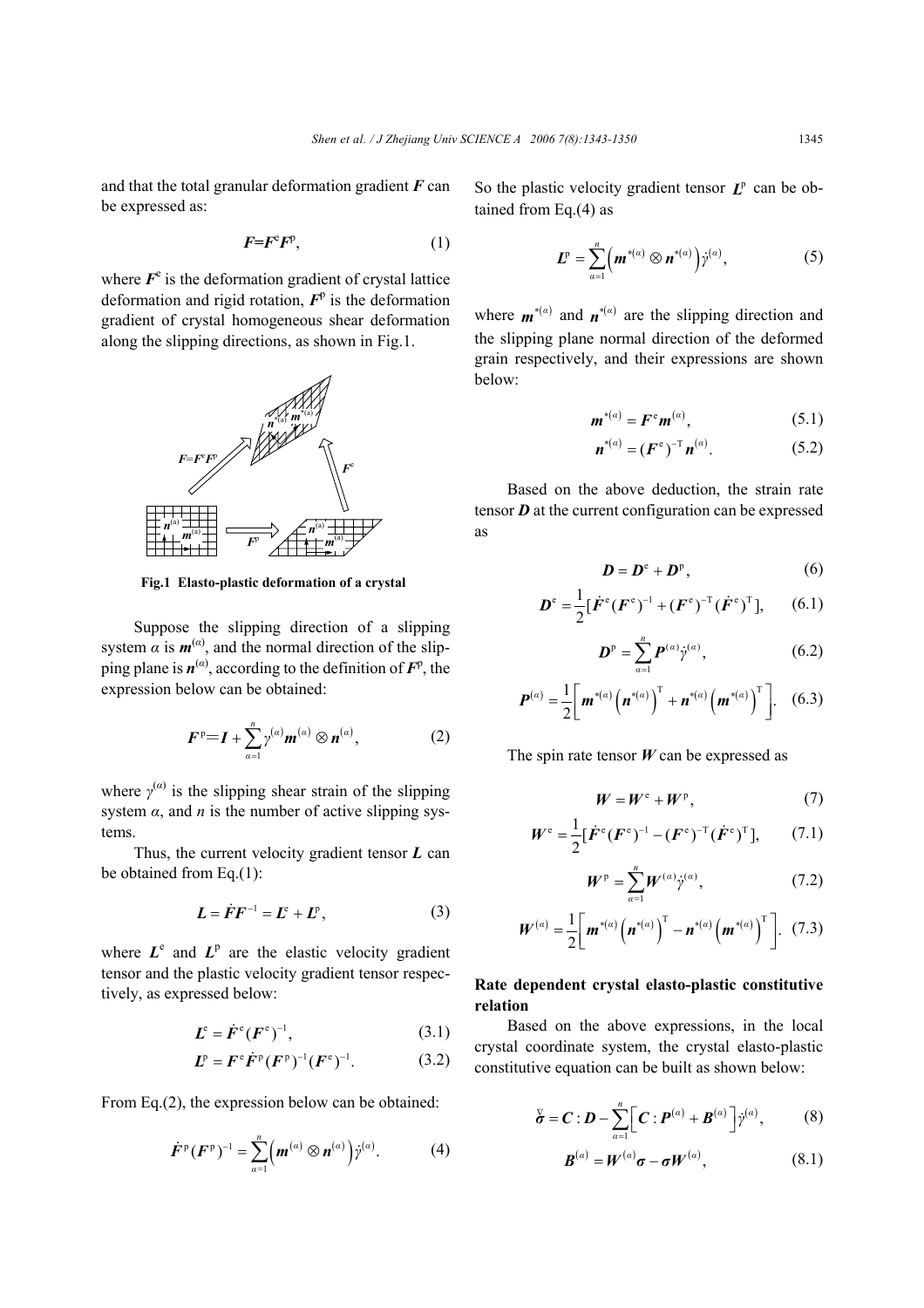where  $\overline{\sigma}$  is the Jaumann stress rate of the Cauchy stress tensor at the initial configuration, and *C* is the elastic modulus tensor.

The shear strain rate  $\dot{v}^{(a)}$  is expressed with the rate dependent model:

$$
\dot{\gamma}^{(\alpha)} = \dot{a}^{(\alpha)} \operatorname{sgn}\left(\tau^{(\alpha)}\right) \left| \frac{\tau^{(\alpha)}}{g^{(\alpha)}} \right|^{\frac{1}{m}},\tag{9}
$$

where  $\tau^{(\alpha)}$  is the shear stress of the slipping system  $\alpha$ ;  $\dot{a}^{(a)}$  is the reference shear strain rate; sgn() is the symbolic function;  $g^{(a)}$  is the reference shear stress; *m* is the rate sensitive coefficient.

After substituting Eq.(9) into Eq.(8), the stress increment can be obtained from the strain increment. In the practical finite element (FE) simulation, in order to improve the precision and stability of calculation, the tangent coefficient method, proposed by Peirce *et al*.(1983), is used to calculate the shear strain increment  $Δ*γ*<sup>(α)</sup>$ :

$$
\Delta \gamma^{(\alpha)} = \left[ (1 - \theta) \dot{\gamma}^{(\alpha)}(t) + \theta \dot{\gamma}^{(\alpha)}(t + \Delta t) \right] \Delta t, \quad (10)
$$

where  $\theta$  is a parameter varying from 0 to 1. Expand Eq.(10) with the Taylor formula to obtain

$$
\sum_{\beta} N_{\alpha\beta} \Delta \gamma^{(\beta)} = \left[ \dot{\gamma}^{(\alpha)}(t) + \mathbf{Q}^{(\alpha)} : \mathbf{D} \right] \Delta t. \quad (11)
$$

In addition, during the calculation of  $\Delta \gamma^{(\alpha)}$  with Eq. $(11)$ , in order to improve the computational efficiency, when *m* is very small, if  $|\tau^{(\alpha)}|/|g^{(\alpha)}| < 0.9$ , the effect of the slipping system  $\alpha$  can be omitted.

The evolution of the reference shear stress  $g^{(\alpha)}$  is calculated from the expression:

$$
\dot{\mathbf{g}}^{(a)} = \sum_{\beta} h_{\beta}^{a} \left| \dot{\mathbf{y}}^{(\beta)} \right|.
$$
 (12)

The hardening coefficient  $h^{\alpha}_{\beta}$  is calculated with the two parameters model proposed by Peirce *et al*.(1983) and shown below:

$$
h_{\beta}^{\alpha} = q \cdot h(\gamma) + (1 - q) \cdot h(\gamma) \cdot \delta_{\beta}^{\alpha}, \qquad (13)
$$

$$
h(\gamma) = h_0 \sec \frac{h^2}{g_s - g_0}, \qquad (13.1)
$$

$$
\gamma = \sum_{\alpha=1}^{n} \left| \gamma^{(\alpha)} \right|, \tag{13.2}
$$

where  $q$  is the ratio of the latent hardening to the self hardening in slipping systems, *g*s is the saturated stress,  $h_0$  is the initial yield hardening module.  $q$ ,  $g_s$ ,  $h_0$ are material constants determined by experiments.

### **Polycrystal model**

In order to obtain the stress and strain of a polycrystal from the single crystal constitutive relation, the Taylor polycrystal model is adopted. According to assumptions of the Taylor model, the strain rate tensor of each grain is equal to that of a polycrystal; when the stress and strain of each grain is obtained, corresponding values of a polycrystal can be obtained by the averaging below:

$$
A = \frac{1}{V} \sum_{i=1}^{N} A_i V_i,
$$
 (14)

where *N* is the number of grains in a polycrystal; *V* and *Vi* are the volume of a polycrystal and the volume of the grain *i*, respectively.

### UPSETTING SIMULATION

The billet material was typical FCC metal copper. Billets were cylinders with an aspect ratio of 1. In order to study effects of grain size and billet dimensions on the flow stress fluctuation, different grain size and billet diameter were chosen, and parameters are shown in Table 1. In order to reflect the strain and stress of each grain as accurately as possible, each grain was divided into several elements. The orientation of a grain was described with the Euler angle, as shown in Fig.2. The initial orientation of a grain was selected at random, and initial Euler angles of grains were determined by uniform distribution random numbers. Material parameters, obtained from the tests, are listed in Table 2, where  $\mu$  and  $\lambda$  are the elastic shear module and the bulk module.

In addition, considering the symmetric condition is not rational any more when *D*/*d* is less, according to billets parameters used in this study, two kinds of FE models are chosen: when *D*/*d*>7, the 1/8 billet was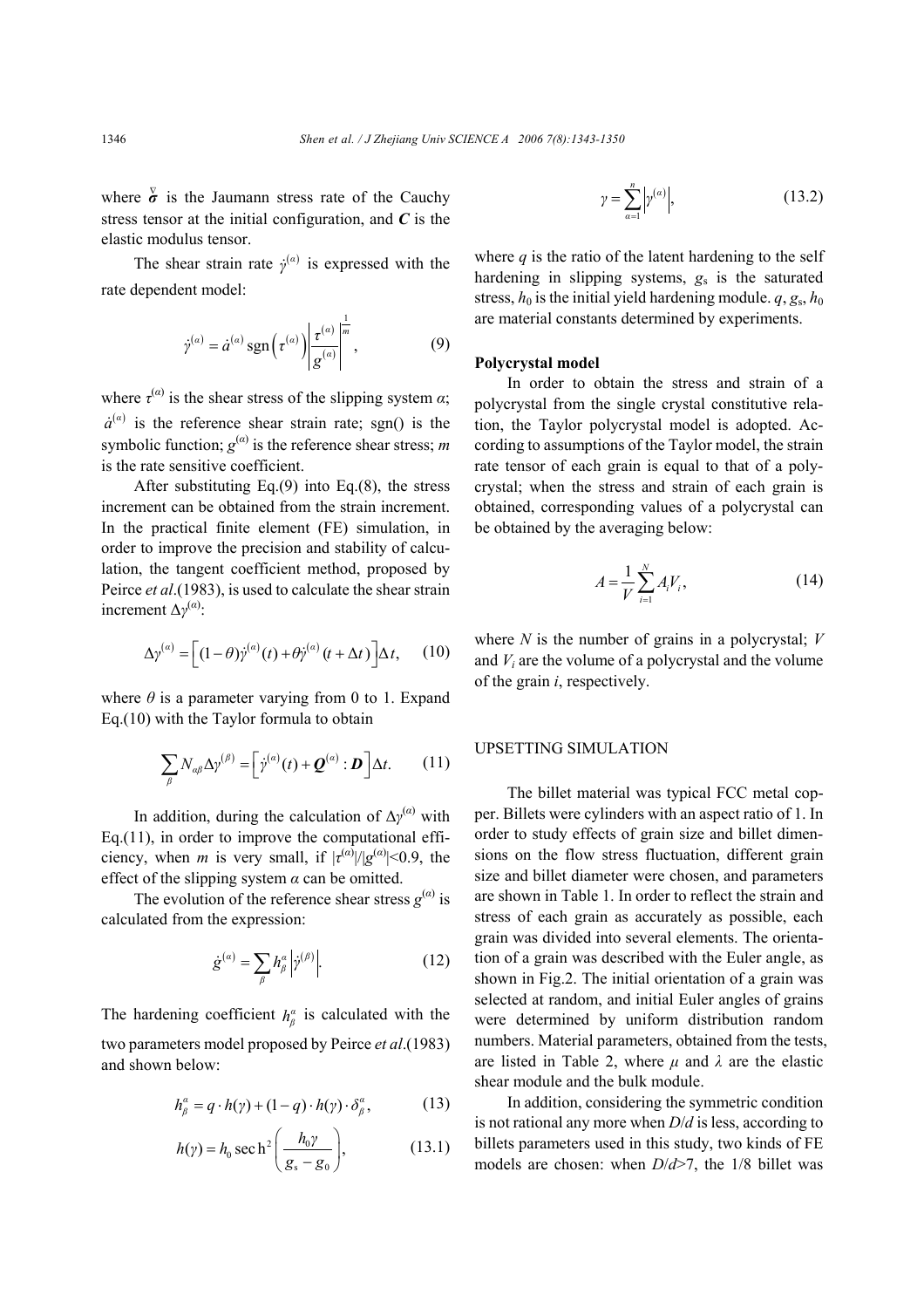chosen as FE model, otherwise the whole billet was chosen. The FE model of 1/8 billet is shown in Fig.3. During simulations, the loading speed was quasistatic, and the compressing strain rate was chosen as 0.001  $s^{-1}$ . The aim of simulations in this study is to obtain stress-strain curves, so the effect of friction force was neglected to ensure that billets in the uniaxial stress state. In order to reflect as much as possible the influence of random grain orientation on flow stress fluctuation, each test of Table 1 was simulated several times with random grain orientations.

|  |  | <b>Table 1 Billet parameters</b> |
|--|--|----------------------------------|
|--|--|----------------------------------|

|  |   | Number Billet diameter $D$ (mm) Grain diameter $d$ ( $\mu$ m) |     |  |  |
|--|---|---------------------------------------------------------------|-----|--|--|
|  | 1 | 0.49                                                          | 45  |  |  |
|  | 2 | 0.49                                                          | 90  |  |  |
|  | 3 | 0.49                                                          | 135 |  |  |
|  | 4 | 0.98                                                          | 45  |  |  |
|  | 5 | 0.98                                                          | 90  |  |  |
|  | 6 | 0.98                                                          | 135 |  |  |
|  | 7 | 1.47                                                          | 45  |  |  |
|  | 8 | 1.47                                                          | 90  |  |  |
|  | 9 | 1.47                                                          | 135 |  |  |



**Fig.2 Definition of Euler angle**



**Fig.3 1/8 billet model**

## SIMULATION RESULTS

Simulated flow stresses under different conditions are shown in Fig.4.

Fig.4 shows that for different grain size billets, with the decrease of billet dimensions, standard deviations of flow stresses are increased gradually, namely the explicit random fluctuation of flow stress emerged, and the fluctuation is increased with the increase of strain. The so-called fluctuant flow stress scale effect emerged. This scale effect can be explained with the crystal plasticity theory below: in



**Fig.4 Relation of flow stress standard deviation to billet dimension for I: standard deviation. (a)** *d***=45 µm; (b)** *d***=90 µm; (c)** *d***=135 µm**

**Table 2 Material parameters** 

| $\dot{a}$ (s <sup>-1</sup> ) | $\boldsymbol{m}$ | $h_0$ (MPa) | $g_0$ (MPa) | $g_s$ (MPa) | $\mu$ (MPa) | $\lambda$ (MPa) |
|------------------------------|------------------|-------------|-------------|-------------|-------------|-----------------|
| 0.001                        | $\rm 0.01$       | 182.0       | 23.8        | 109.83      | 1282.7      | 2261.3          |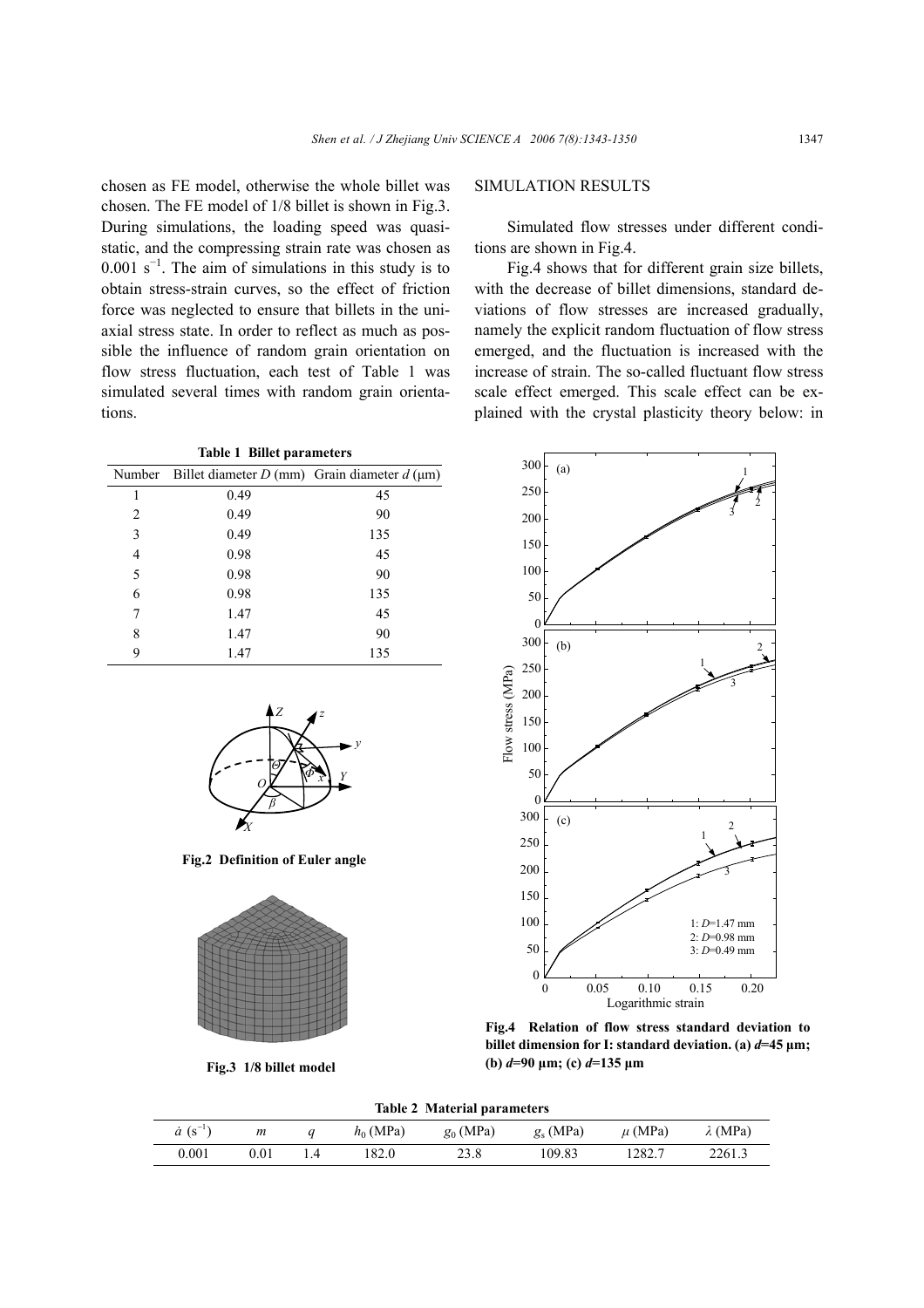essence, a metallic polycrystal is an aggregate composed of many single crystals (grains) bounded at grain boundaries. As grains of a polycrystal are stochastically different from each other in orientation, dimensions, shape, position even component, when a polycrystal is deformed under external forces, the flow stress of each grain is different stochastically. Therefore, influenced by the random variation of a single grain, the flow stress of a polycrystal, the resultant effect of single grain flow stresses, are also varied stochastically at a certain extent. When the grain size is far less than billet dimensions, that is, the billet is in macro scale, as grain quantity is very large, the fluctuation of flow stress is tiny; with the decrease of billet dimensions, grain quantity is decreased accordingly, so the contribution of single grain flow stress to the whole billet flow stress is increased, and the fluctuation of the whole billet flow stress is increased, the fluctuant flow stress scale effect emerged. In addition, with the increase of strain, the rigid rotation of grains is increased, and the diversity of grain orientations is increased, so the difference of flow stress between grains is further increased, and the fluctuation of flow stress is increased.

# DISCUSSION ON FLUCTUANT FLOW STRESS SCALE EFFECT

In order to discuss the relation of flow stress fluctuation to billet dimensions and grain size further, in this study, the standard deviation of flow stress was chosen to characterize the flow stress fluctuation, and its expression is shown below:

$$
S(\sigma) = \sqrt{\frac{1}{n} \sum_{i=1}^{n} (\sigma_i - \sigma)^2},
$$
 (15)

where  $\sigma_i$  is the flow stress of each test, and  $\sigma$  is the average flow stress of several tests, which is equivalent to the traditional flow stress. *n*, the test times, was chosen 4 here. Dispose simulation results with Eq.(15), to obtain flow stress fluctuations of different conditions as shown in Fig.5 and Fig.6.

Fig.5 shows that when grain size is less (here it is 45 µm), with the decrease of billet dimensions, the fluctuation of flow stress is increased gradually; when grain size is larger (90  $\mu$ m and 135  $\mu$ m here), with the

decrease of billet dimensions, the fluctuation of flow stress is increased first, then decreased.



**Fig.5 Relation of flow stress standard deviation to billet dimension. (a)** *d***=45 µm; (b)** *d***=90 µm; (c)** *d***=135 µm** 

Fig.6 shows that when billet dimensions are less (here it is 0.49 mm), with the increase of grain size, the fluctuation of flow stress is decreased first and then increased gradually; when billet dimensions are larger (here they are 0.98 mm and 1.47 mm), with the increase of grain size, the fluctuation of flow stress is increased gradually.

In addition, study of the relation of flow stress fluctuation to grain size and billet dimensions showed that even if there is a maximum of flow stress fluctuation, on the whole, with the increase of billet grain quantity, the fluctuation of flow stress is gradually increased, as shown in Fig.7.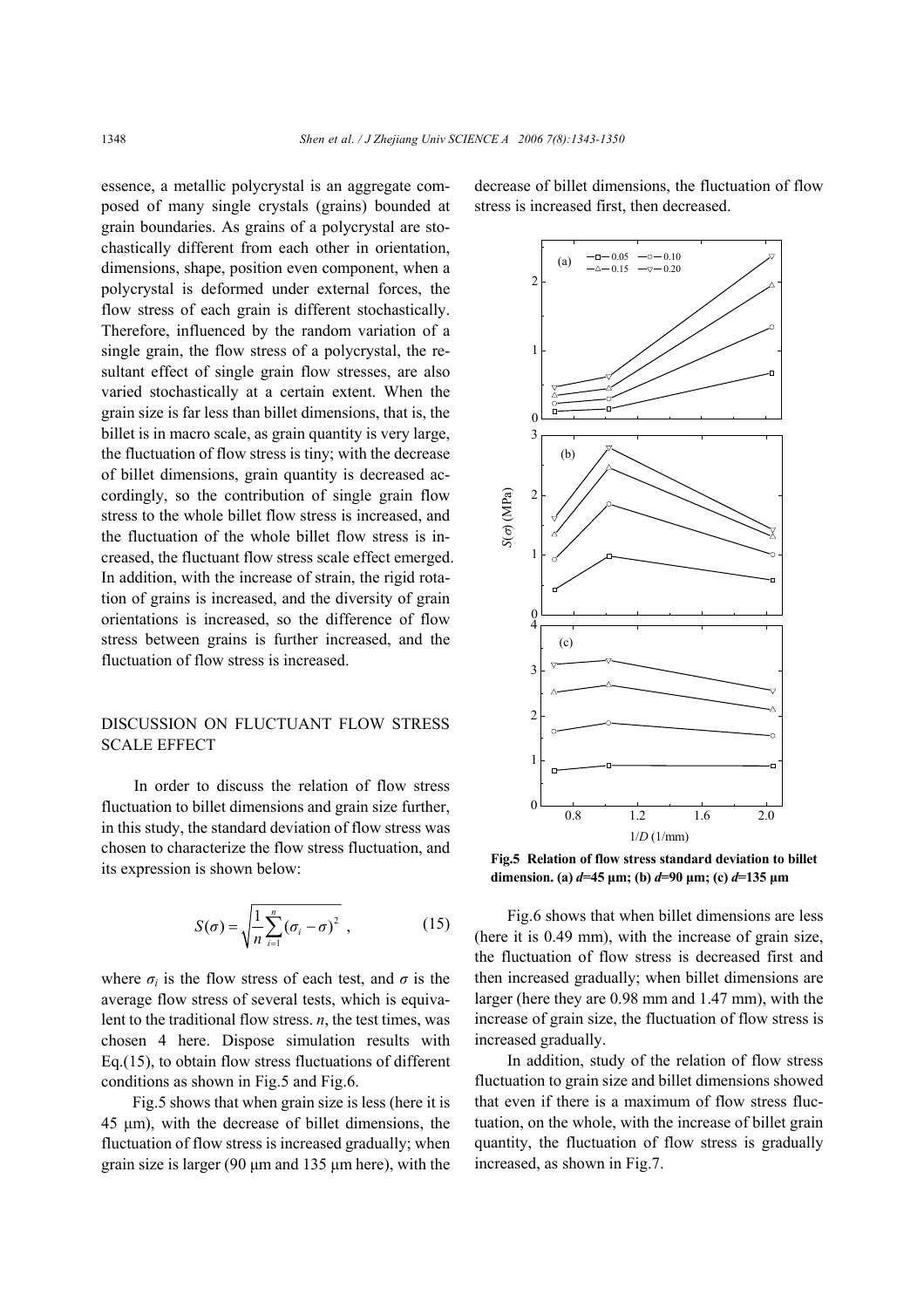

**Fig.6 Relation of flow stress standard deviation to grain size. (a)** *D***=0.49 mm; (b)** *D***=0.98 mm; (c)** *D***=1.47 mm** 



**Fig.7 Relation of flow stress standard deviation to grain quantity**

Characteristics of the flow stress fluctuation mentioned above can be explained with the crystal plasticity theory and the surface layer theory proposed by Geiger and Eckstein (2002). According to the surface layer theory, grains on free surface are constrained less, so their flow stress can be regarded as the single grain flow stress, and varies in grains. As a result, the flow stress of surface layer fluctuates in a certain extent, and its fluctuation is mainly influenced by the grain quantity in the surface layer. Similarly, for the inner part of a billet, due to random orientations and constraints of grains, the inner part flow stress fluctuates. Compared with the flow stress surface layer, the fluctuation of inner part flow stress is larger. The flow stress fluctuation of the whole billet can be regarded as an integration of fluctuations in surface layer and inner part.

When billet dimensions are larger, or grain size is less, the grain quantity of surface layer and inner part are both large, deformation is more homogeneous, so fluctuation is less. With the decrease of billet dimensions or the increase of grain size, the grain quantity of billet is decreased, so the fluctuation is increased. At the same time, with the decrease of grain quantity, the proportion of inner part is decreased. When the effect of grain quantity on the fluctuation is less than that of the inner part proportion, the flow stress fluctuation is decreased. When the grain quantity is decreased further, the effect of grain quantity is the main factor, so the fluctuation is increased gradually.

#### **CONCLUSION**

Crystal plasticity theory was used to simulate upsetting tests of different grain size and diameter micro copper cylinders, and the fluctuant flow stress scale effect was studied, the relation of grain size and billet dimensions to the fluctuation of flow stress was discussed. Conclusions are drawn as given below:

When grain size is less, with the decrease of billet dimensions, the fluctuation of flow stress is increased gradually; when grain size is larger, with the decrease of billet dimensions, the fluctuation of flow stress is increased first and then decreased.

When billet dimensions are less, with the increase of grain size, the fluctuation of flow stress is increased first and then decreased gradually; when billet dimensions are larger, with the increase of grain size, the fluctuation of flow stress is increased